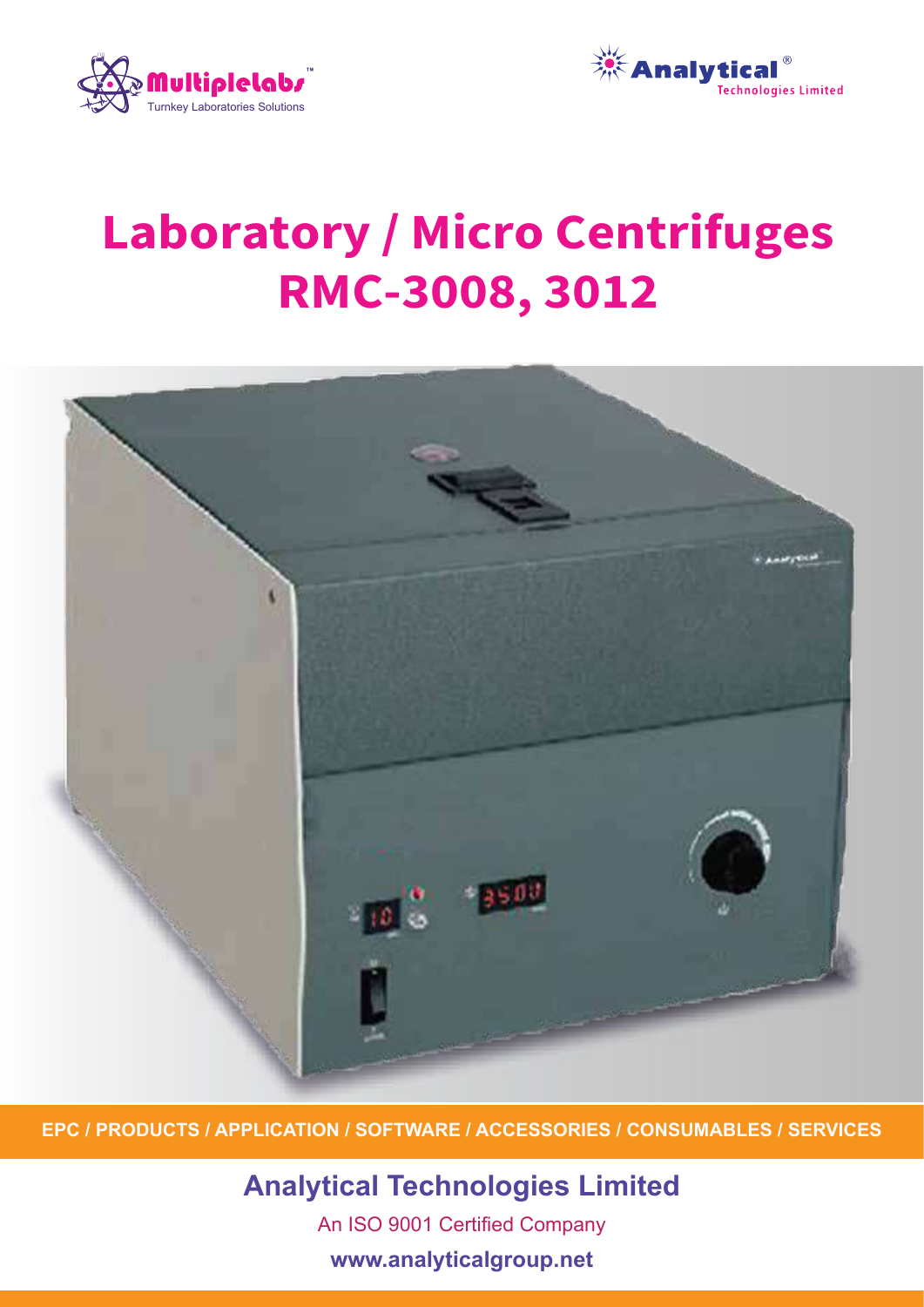

- Laboratory Centrifuges model RC- 3008 are suitable for routine sample analysis in Medical, Hospital, Pathology and Institutional laboratories. With a wide choice of rotor heads and adaptors,these units are truly versatile.
- Micro Centrifuges models RMC 3012 are ideal for growing routine application in biochemical and clinical labs, for Hematocrit, Corpuscle Percentage contents in blood, Serum analysis and precipitate separation etc.

#### **Salient features :**

- Digital Speed Indicator ●
- Stepless speed regulator ●
- 0-99 minutes digital countdown timer ●
- Imbalance detector with cut off
- Safety Lid interlock to prevent cover opening during centrifugation
- Press Switch for quick acceleration to full speed (RMC-3012)

| <b>Technical Data</b> |     |                 |                 |  |  |  |  |
|-----------------------|-----|-----------------|-----------------|--|--|--|--|
| <b>Models</b>         |     | <b>RC-3008</b>  | <b>RMC-3012</b> |  |  |  |  |
| Max. Speed            | rpm | 5250            | 16000           |  |  |  |  |
| Max. RCF              | ʻgʻ | 3600            | 16600           |  |  |  |  |
| Max. Capacity         | ml  | 400             | 40              |  |  |  |  |
| WxDxH                 | mm  | 365 x 415 x 350 | 280 x 350 x 290 |  |  |  |  |

| Rotor Heads Listing for RC-3008 |                                               |            |              |                                        |                   |                  |              |  |
|---------------------------------|-----------------------------------------------|------------|--------------|----------------------------------------|-------------------|------------------|--------------|--|
| <b>Models</b>                   | Capacity                                      | Max. Speed | Max. RCF 'g' | <b>Models</b>                          | Capacity          | <b>Max Speed</b> | Max. RCF 'g' |  |
|                                 | Swings out Heads (with graduated glass tubes) |            |              | Angle Heads (with polypropylene tubes) |                   |                  |              |  |
| <b>RC-81</b>                    | $16 \times 15$ ml                             | 4000       | 2750         | RC-83                                  | $16 \times 15$ ml | 5250             | 3600         |  |
| <b>RC-81 A</b>                  | $12 \times 15$ ml                             | 4000       | 2750         | <b>RC-83 A</b>                         | $12 \times 15$ ml | 5250             | 3600         |  |
| <b>RC-81 B</b>                  | $8 \times 15$ ml                              | 4200       | 3000         | <b>RC-83 B</b>                         | $8 \times 15$ ml  | 5250             | 3600         |  |
| <b>RC-82</b>                    | $6 \times 50$ ml                              | 4000       | 2800         | <b>RC-84</b>                           | $6 \times 50$ ml  | 5250             | 3600         |  |
| <b>RC-82 A</b>                  | $4 \times 50$ ml                              | 4000       | 2750         | <b>RC-84 A</b>                         | $4 \times 50$ ml  | 5250             | 3600         |  |

02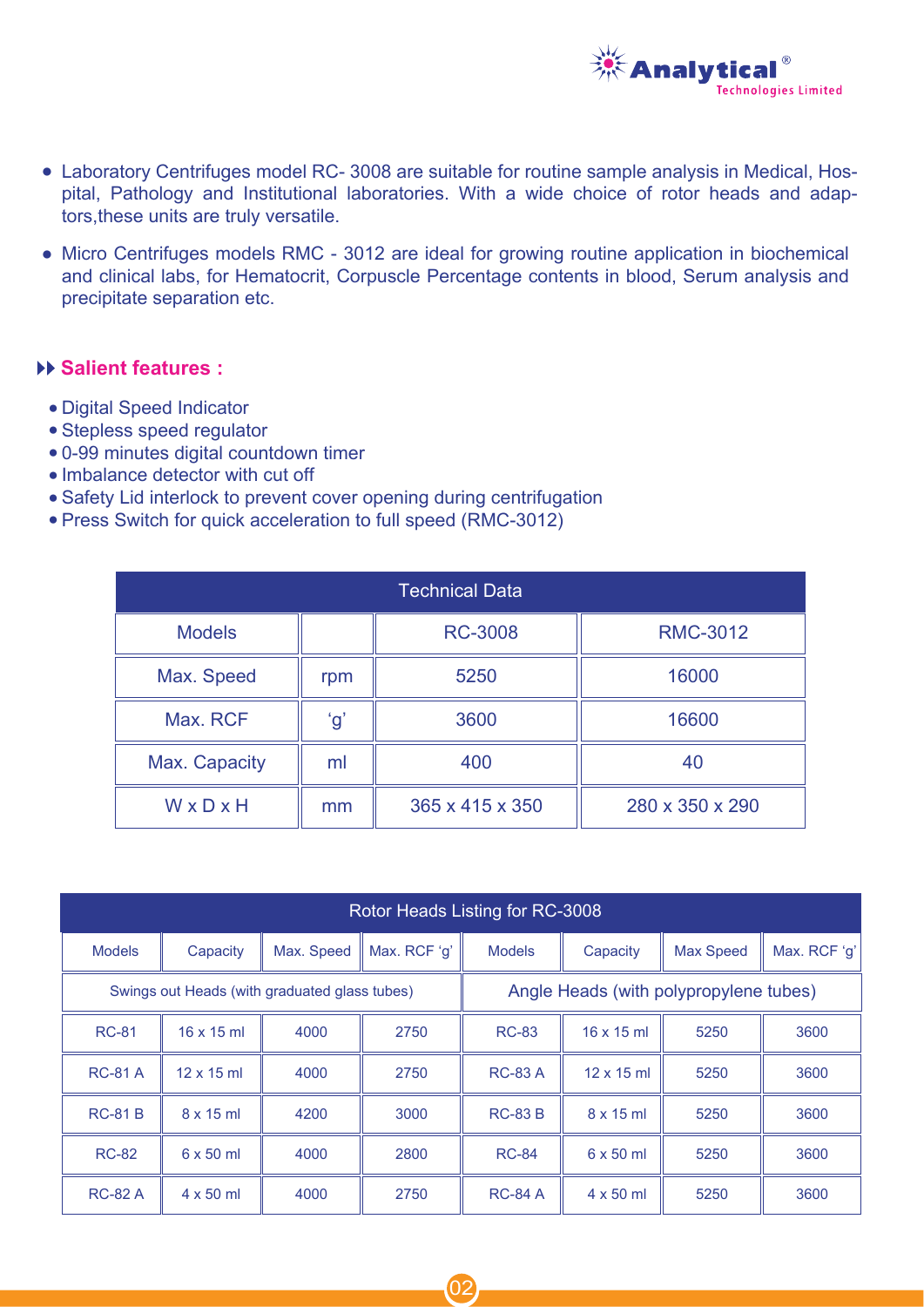

| <b>Reduction Adaptors</b>                 |                                               |                         |              |                           |                           |                           |                         |                           |                           |                         |                           |
|-------------------------------------------|-----------------------------------------------|-------------------------|--------------|---------------------------|---------------------------|---------------------------|-------------------------|---------------------------|---------------------------|-------------------------|---------------------------|
| <b>Models</b>                             | Capacity                                      | R-81                    | <b>R-81A</b> | <b>R-81B</b>              | <b>R-82</b>               | <b>R-82A</b>              | R-83                    | <b>R-83 A</b>             | <b>R-83 B</b>             | R-84                    | <b>R-84 A</b>             |
| <b>RMA-151</b>                            | 1 x wintrob                                   | $\sqrt{}$               | $\sqrt{}$    | $\sqrt{}$                 | X                         | $\boldsymbol{\mathsf{X}}$ | $\sqrt{}$               | $\sqrt{}$                 | $\sqrt{}$                 | X                       | X                         |
| <b>RMA-152</b>                            | $1 \times 3$ ml                               | $\sqrt{}$               | $\sqrt{}$    | $\sqrt{}$                 | X                         | $\boldsymbol{\mathsf{X}}$ | $\sqrt{}$               | $\sqrt{}$                 | $\sqrt{}$                 | X                       | $\mathsf{X}$              |
| <b>RMA-153</b>                            | $1 \times 5$ ml                               | $\sqrt{}$               | $\sqrt{}$    | $\sqrt{}$                 | X                         | $\boldsymbol{\mathsf{X}}$ | $\sqrt{}$               | $\sqrt{}$                 | $\sqrt{}$                 | X                       | $\mathsf{X}$              |
| <b>RMA-154</b>                            | $1 \times 8$ ml                               | $\sqrt{}$               | $\sqrt{}$    | $\sqrt{}$                 | $\boldsymbol{\mathsf{X}}$ | $\boldsymbol{\mathsf{X}}$ | $\sqrt{}$               | $\sqrt{}$                 | $\sqrt{}$                 | $\mathsf{X}$            | $\boldsymbol{\mathsf{X}}$ |
| <b>RMA-155</b>                            | $1 \times 4$ ml                               | $\sqrt{}$               | $\sqrt{}$    | $\sqrt{}$                 | $\boldsymbol{\mathsf{X}}$ | $\boldsymbol{\mathsf{X}}$ | $\sqrt{}$               | $\sqrt{}$                 | $\sqrt{}$                 | $\mathsf{X}$            | $\boldsymbol{\mathsf{X}}$ |
| <b>RMA-156</b>                            | $1 \times 6$ ml                               | $\sqrt{}$               | $\sqrt{}$    | $\sqrt{}$                 | $\boldsymbol{\mathsf{X}}$ | $\boldsymbol{\mathsf{X}}$ | $\sqrt{}$               | $\sqrt{}$                 | $\sqrt{}$                 | $\mathsf{X}$            | $\boldsymbol{\mathsf{X}}$ |
| <b>RMA-501</b>                            | $1 \times 15$ ml                              | $\overline{\mathsf{X}}$ | X            | X                         | $\sqrt{}$                 | $\sqrt{}$                 | $\overline{\mathsf{X}}$ | X                         | X                         | $\sqrt{}$               | $\sqrt{}$                 |
| <b>RMA-502</b>                            | $1 \times 30$ ml                              | X                       | X            | X                         | $\sqrt{}$                 | $\sqrt{}$                 | $\mathsf{X}$            | $\boldsymbol{\mathsf{X}}$ | X                         | $\sqrt{}$               | $\sqrt{}$                 |
| Suitable for Falcon Tubes (without tubes) |                                               |                         |              |                           |                           |                           |                         |                           |                           |                         |                           |
| <b>RMA-501F</b>                           | $1 \times 15$ ml                              | $\mathsf{X}$            | X            | X                         | $\sqrt{}$                 | $\sqrt{}$                 | $\mathsf{X}$            | $\boldsymbol{\mathsf{X}}$ | $\boldsymbol{\mathsf{X}}$ | $\sqrt{}$               | $\sqrt{}$                 |
|                                           | Suitable for Vacutainer Tubes (without tubes) |                         |              |                           |                           |                           |                         |                           |                           |                         |                           |
| <b>RMA-162</b>                            | up to 5 ml<br>$(75$ mm long)                  | $\sqrt{}$               | $\sqrt{}$    | $\sqrt{ }$                | $\overline{\mathsf{X}}$   | $\overline{\mathsf{X}}$   | $\overline{\mathsf{X}}$ | $\sqrt{}$                 | $\overline{\mathsf{X}}$   | $\overline{\mathsf{X}}$ | X                         |
| <b>RMA-163</b>                            | up to 6 ml<br>$(100 \text{ mm long})$         | $\sqrt{}$               | $\sqrt{}$    | $\sqrt{}$                 | $\overline{\mathsf{X}}$   | X                         | $\overline{\mathsf{X}}$ | $\sqrt{}$                 | $\mathsf{X}$              | $\overline{\mathsf{X}}$ | X                         |
| <b>RMA-164</b>                            | up to 10 ml<br>$(100 \text{ mm long})$        | $\overline{\mathsf{X}}$ | $\mathsf{X}$ | $\boldsymbol{\mathsf{X}}$ | $\sqrt{}$                 | $\sqrt{}$                 | X                       | X                         | X                         | $\sqrt{}$               | $\sqrt{}$                 |

| <b>Technical Data</b> |                                                                                           |                          |              |  |  |  |  |
|-----------------------|-------------------------------------------------------------------------------------------|--------------------------|--------------|--|--|--|--|
| <b>Models</b>         | Capacity                                                                                  | Max. Speed<br><b>RPM</b> | Max. RCF 'g' |  |  |  |  |
| MC-1210               | Micro Hematocrit Rotor for 24 Capillaries (75 x 1 mm)                                     | 12000                    | 15300        |  |  |  |  |
| MC-1211               | Micro Hematocrit Rotor for 12 Capillaries (QBC -    Plus)                                 | 12000                    | 15300        |  |  |  |  |
| MC-1212               | Heparinized capillary tubes (75mm x 1 mm bore)                                            |                          |              |  |  |  |  |
| MC-1213               | Reading device for MC-1210                                                                |                          |              |  |  |  |  |
| <b>Angle Heads</b>    |                                                                                           |                          |              |  |  |  |  |
| MC-1214               | 10 x 2ml with Glass Tubes & reduction adaptors of<br>1ml & 0.5ml                          | 16000                    | 16600        |  |  |  |  |
| MC-1215               | 24 X 1.5ml with Tapered bottom Polypropylene tubes &<br>reduction adaptors of 1ml & 0.4ml | 11850                    | 12715        |  |  |  |  |
| MC-1216               | 8 x 5ml with round bottom Polypropylene tubes &<br>adaptors of 4ml & 2ml                  | 11850                    | 12715        |  |  |  |  |
| MC-1217               | 4 strips of 8 x 0.2ml (PCR strip tubes)                                                   | 12000                    | 11910        |  |  |  |  |

03